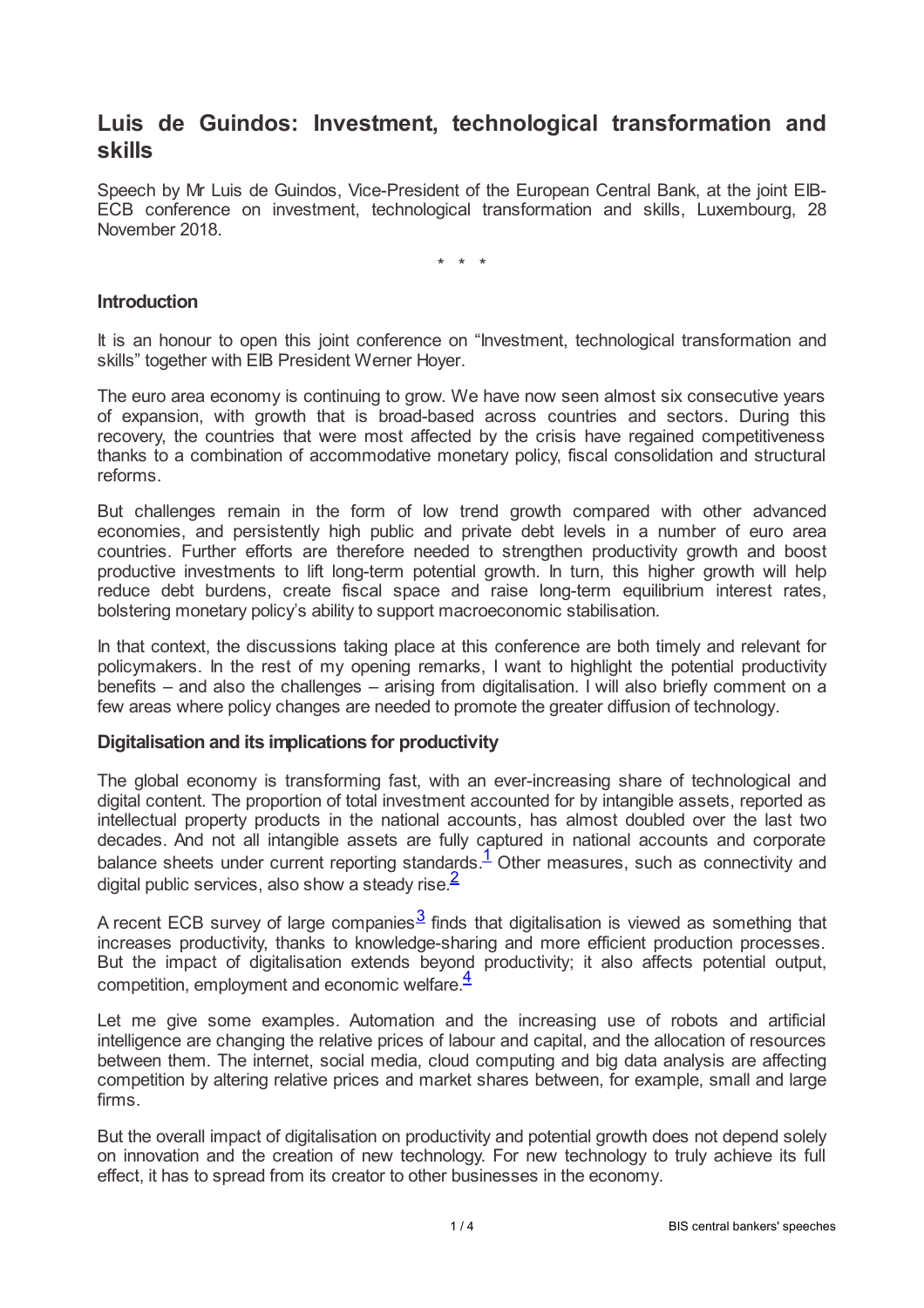Yet at present, firm-level productivity appears to be becoming more dispersed, as firms rich in intangible assets are scaling up investment much more than firms that are lagging behind. This divergence seems to be related to inefficiencies in the reallocation of resources from the least to the most productive firms within each sector, rather than inefficient allocation between sectors. Factors that drive such capital misallocation<sup>[5](#page-2-4)</sup> appear to be partly related to market rigidities, poor policy reactions and banks' reluctance to address their non-performing loans.

<span id="page-1-0"></span>There are three main avenues for policymakers to harness the benefits of technological progress and drive an improvement in living standards. The first is to encourage education policies that mitigate the impact of technology on some workers. The second is to bolster competition to provide businesses with incentives to invest in technology. And the third is to ensure we have a financial sector that is capable of supporting innovation and growth.

## **Digitalisation and demand for skills**

<span id="page-1-2"></span><span id="page-1-1"></span>Introducing new technologies appears to reduce the demand for low and medium-skilled workers. $\frac{6}{5}$  $\frac{6}{5}$  $\frac{6}{5}$  At the same time, it creates new jobs which require highly skilled workers and provides opportunities for further.<sup> $7$ </sup> These changes already appear to be having repercussions for wage distribution and working conditions.

These challenges come at a time when labour's relative contribution to potential growth is diminishing in the context of an ageing population. All else being equal, unfavourable demographics increase the relative importance of capital deepening for underpinning potential growth.<sup>[8](#page-2-7)</sup>

<span id="page-1-3"></span>Education and infrastructure policies promoting entrepreneurship could smooth the transition and mitigate adverse effects on low-skilled workers. These include retraining and lifelong learning opportunities. We have witnessed a sharp increase in the participation rate of older workers during the past decade. Continuing this trend by providing opportunities for this part of the population to reskill and remain connected to the labour market would help mitigate the impact of ageing on growth.

# **Policies to support competitiveness**

Policies to boost competitiveness and attract investment in Europe are an important step in promoting the diffusion of technology, and are rightly a recurrent theme of this conference.

<span id="page-1-5"></span><span id="page-1-4"></span>Research has revealed a number of factors that can inhibit competitiveness and impede investment decisions. $\frac{9}{5}$  $\frac{9}{5}$  $\frac{9}{5}$ Beyond cyclical and financial factors, such as weak demand, uncertainty and excessive corporate debt levels, $\frac{10}{10}$  $\frac{10}{10}$  $\frac{10}{10}$  structural factors, such as weak economic institutions and rigid product and labour markets, can also play a negative role.

To encourage the effective diffusion of technology, structural and macro conditions favouring the market entry and expansion of productive firms, as well as the exit of persistently unproductive firms, need to be in place. To ensure a level playing field for firms in the area of new technology, policies are also needed to settle issues of ownership, tax treatment, property rights, competition and product regulation associated with intellectual assets. Reforming insolvency regimes would break the vicious circle of weak banks and zombie firms having an adverse impact on productivity.<sup>[11](#page-3-2)</sup>

## <span id="page-1-6"></span>**Investment finance**

That brings me to my last point. The widespread diffusion of technology requires financing that is conducive to innovation and growth. Monetary policy has played a key role since the financial crisis by helping to lower financing costs and increase access to finance. It will continue to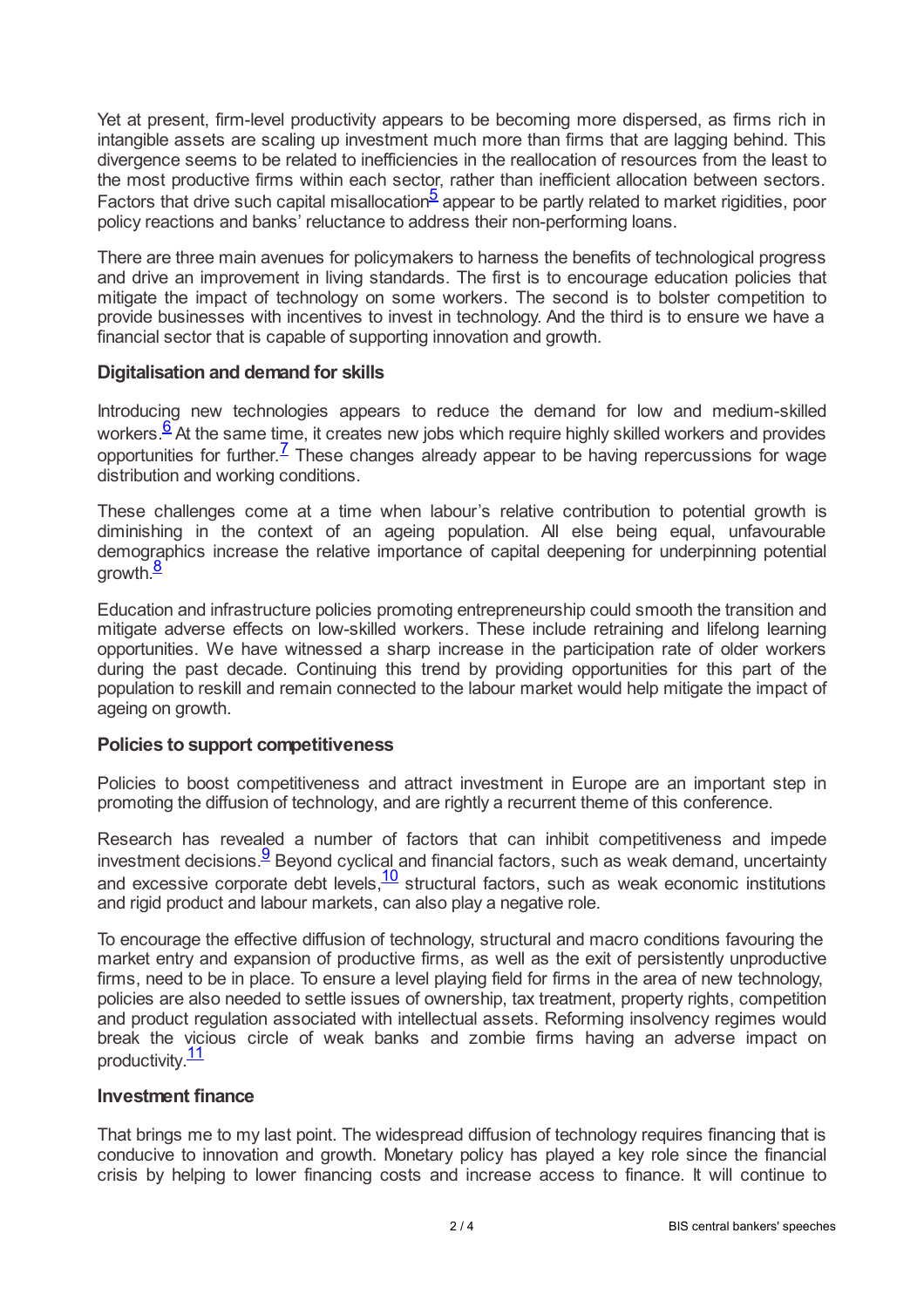maintain favourable liquidity conditions and an ample degree of monetary accommodation.

<span id="page-2-9"></span><span id="page-2-8"></span>But what matters most in the long term is deep and integrated financial markets. Equity funding, in particular, is becoming increasingly important, as confirmed by the positive impact of deeper stock markets on growth in high-tech and patent-intensive industries.  $\frac{12}{1}$  $\frac{12}{1}$  $\frac{12}{1}$  Investment in new technology and intangible assets seems to be more reliant on firms' internal funding. $\frac{13}{1}$  $\frac{13}{1}$  $\frac{13}{1}$  This appears to be related to the characteristics of intangible investment,  $\frac{14}{1}$  $\frac{14}{1}$  $\frac{14}{1}$  such as the low market value and the sunk cost nature of production, making it harder to use as collateral for external funding. So completing the capital markets union is of paramount importance.

<span id="page-2-11"></span><span id="page-2-10"></span>We also need more ambitious policies aimed at increasing the supply of private equity, and especially of early-stage venture capital. $\frac{15}{15}$  $\frac{15}{15}$  $\frac{15}{15}$  The development of fintech has the potential to expand access to credit and other financial services, in particular for small businesses.  $\frac{16}{16}$  $\frac{16}{16}$  $\frac{16}{16}$ 

<span id="page-2-12"></span>More broadly, to ensure an attractive investment environment in the euro area we should seek to complete the banking union, ensure adherence to fiscal rules and fully implement structural reforms.

# **Conclusion**

Let me conclude.

Boosting productivity growth and ensuring the wide diffusion of technology is crucial to achieving a long-term increase in living standards in Europe. There are many facets to this challenge, as the broad and ambitious agenda for this conference shows. I look forward to the discussions.

<span id="page-2-2"></span> $3$  See European Central Bank (2018), ["Digitalisation](www.ecb.europa.eu/pub/economic-bulletin/focus/2018/html/ecb.ebbox201807_04.en.html) and its impact on the economy: insights from a survey of large companies", *Economic Bulletin*, Issue 7,November.

- <span id="page-2-3"></span> $\frac{4}{3}$  $\frac{4}{3}$  $\frac{4}{3}$  See the box entitled "The role of digitalisation in shaping [developments](www.ecb.europa.eu/pub/economic-bulletin/articles/2018/html/ecb.ebart201807_01.en.html#toc9) in potential output and the output gap in the euro area", in European Central Bank (2018), "Potential output in the post-crisis period", *Economic Bulletin*, Issue 7, November.
- <span id="page-2-4"></span>[5](#page-1-0) See Gamberoni, E., Giordano, C. and Lopez-Garcia, P. (2016), "Capital and labour (mis)allocation in the euroarea: some stylized facts and possible determinants", *Working Paper Series*,No 1981, [ECB,November.](www.ecb.europa.eu/pub/pdf/scpwps/ecbwp1981.en.pdf)

<span id="page-2-5"></span>See International Monetary Fund (2018), "Capitalizing on Knowledge-Based Capital", *Euro Area Policies – Staff* [6](#page-1-1) *Report for the 2018 Article IVConsultation with Member Countries*, June, p. 18.

- <span id="page-2-6"></span> $^{\mathsf{Z}}$  There is substantial uncertainty surrounding estimates of the net impact of new technologies on employment. For instance, the World Economic Forum article on ["Understanding](reports.weforum.org/digital-transformation/understanding-the-impact-of-digitalization-on-society/) the impact of digitalization on society" states that "current estimates of global job losses due to digitalization range from 2 million to 2 billion by 2030". At the same time, it also states that "digitalisation could create up to 6 million jobs worldwide between 2016 and 2025 in the logistics and electricityindustries".
- <span id="page-2-7"></span>Meanwhile, presumably higher depreciation rates – related to the rising share of intangible assets – require [8](#page-1-3)

<span id="page-2-0"></span> $1$  Human capital, knowledge in databases, organisational capital and brands are examples of assets not covered in the national accounts. See also European Central Bank (2018), "Investment in intangible assets in the euro area", *Economic Bulletin*, Issue 7, November; and European [Commission](www.ecb.europa.eu/pub/economic-bulletin/focus/2018/html/ecb.ebbox201807_03.en.html) (2017), "Unlocking investment in intangible assets in Europe", Quarterly Report on the Euro Area, Vol. 16, No 1, pp. 23–35. However, in Ahmad, N., Ribarsky, J. and Reinsdorf, M. (2017), "Can potential mismeasurement of the digital economy explain the post-crisis slowdown in GDP and productivitygrowth?", *Statistics Working Papers*, OECD, the authors conclude that, while mismeasurement may occur, its magnitude cannot alone explain the slowdown in measured GDP growth or multi-factor productivitygrowth after the crisis.

<span id="page-2-1"></span> $2$  See the box entitled "The role of digitalisation in shaping [developments](www.ecb.europa.eu/pub/economic-bulletin/articles/2018/html/ecb.ebart201807_01.en.html#toc9) in potential output and the output gap in the euro area", in European Central Bank (2018), "Potential output in the post-crisis period", *Economic Bulletin*, Issue 7,November.